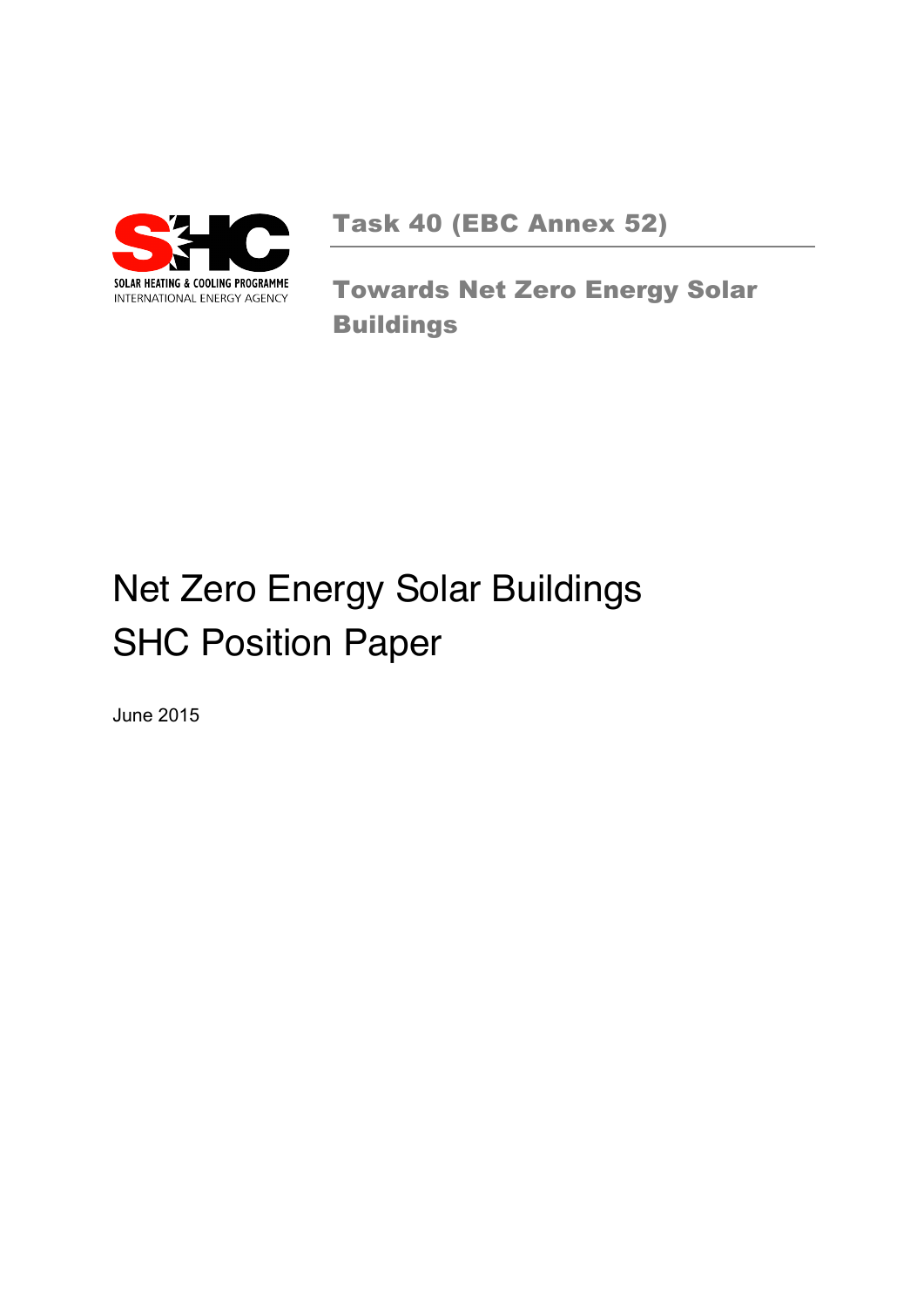# **Table of Contents**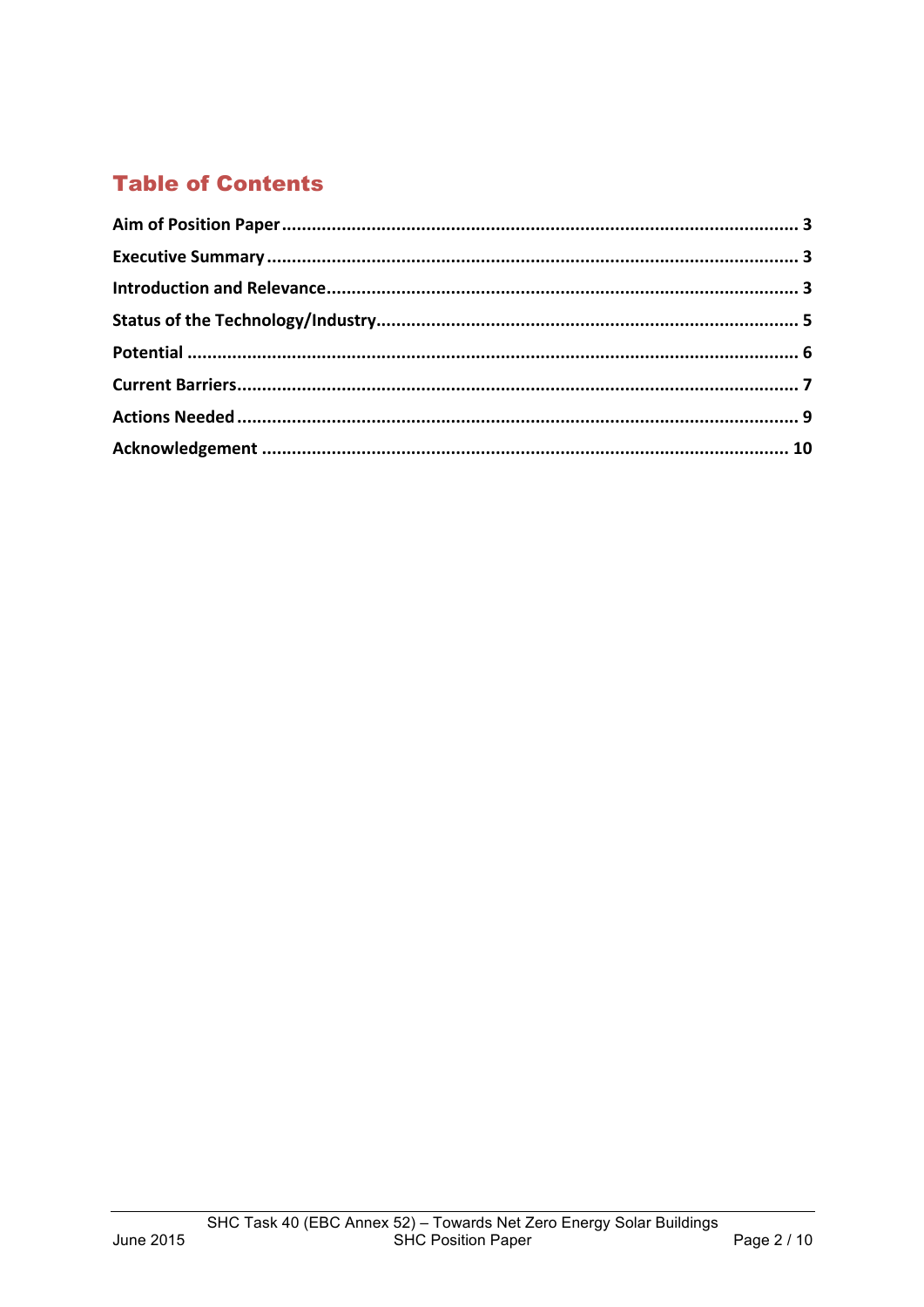## Aim of Position Paper

The aim of this Position Paper is to present the current status of the various research and pathways in designing and constructing net-zero energy buildings (NetZEBs). It is written to provide general information on this topic to policy and decision makers who may be in positions to facilitate the market uptake of NetZEB practices. The information therein draws from the work of the 82 National Experts from the 19 member countries that participated in the Task/Annex and have contributed so much knowledge to advancing this field.

## Executive Summary

Worldwide, over 40% of primary energy use and 24% of greenhouse gas emissions are accounted by in buildings. Given the global challenges related to climate change and resource shortages, much more is required from the building sector than incremental improvements in energy efficiency.

Recently, a prominent vision touted by so many stakeholders in the building sector proposes the so-called "net zero energy" buildings (NetZEBs) - buildings whose energy consumption are fully offset by renewable energy generated on site. Whether focused on new or existing buildings, achieving net zero energy involves three fundamental steps: optimize passive building design; maximize energy efficiency to minimize the building's demand; then explore on-site renewable energy generation to cover the remaining energy needs. There are a number of definitions and strategies to achieving net-zero energy, but for NetZEBs to become mainstream in the market, there is a need for a wide consensus on clear definitions, and agreement on the measures of building performance that could inform "zero energy" building policies, programs and industry building practices, as well as design tools, case studies and demonstration projects that would support industry adoption.

The joint IEA SHC Task 40/ EBC Annex 52: "Towards net Zero Energy Solar Buildings" was inaugurated in October 2009 for a 5 year period to enlighten this field of research to encourage market acceptance of NetZEBs.

## Introduction and Relevance

Over 40% of primary energy use and 24% of greenhouse gas emissions<sup>1</sup> are attributed to worldwide energy use in buildings. Energy use and emissions include

<sup>1</sup> IEA *Promoting Energy Efficiency Investments – case studies in the residential sector* ISBN 978-92-64-04214-8. Paris. 2008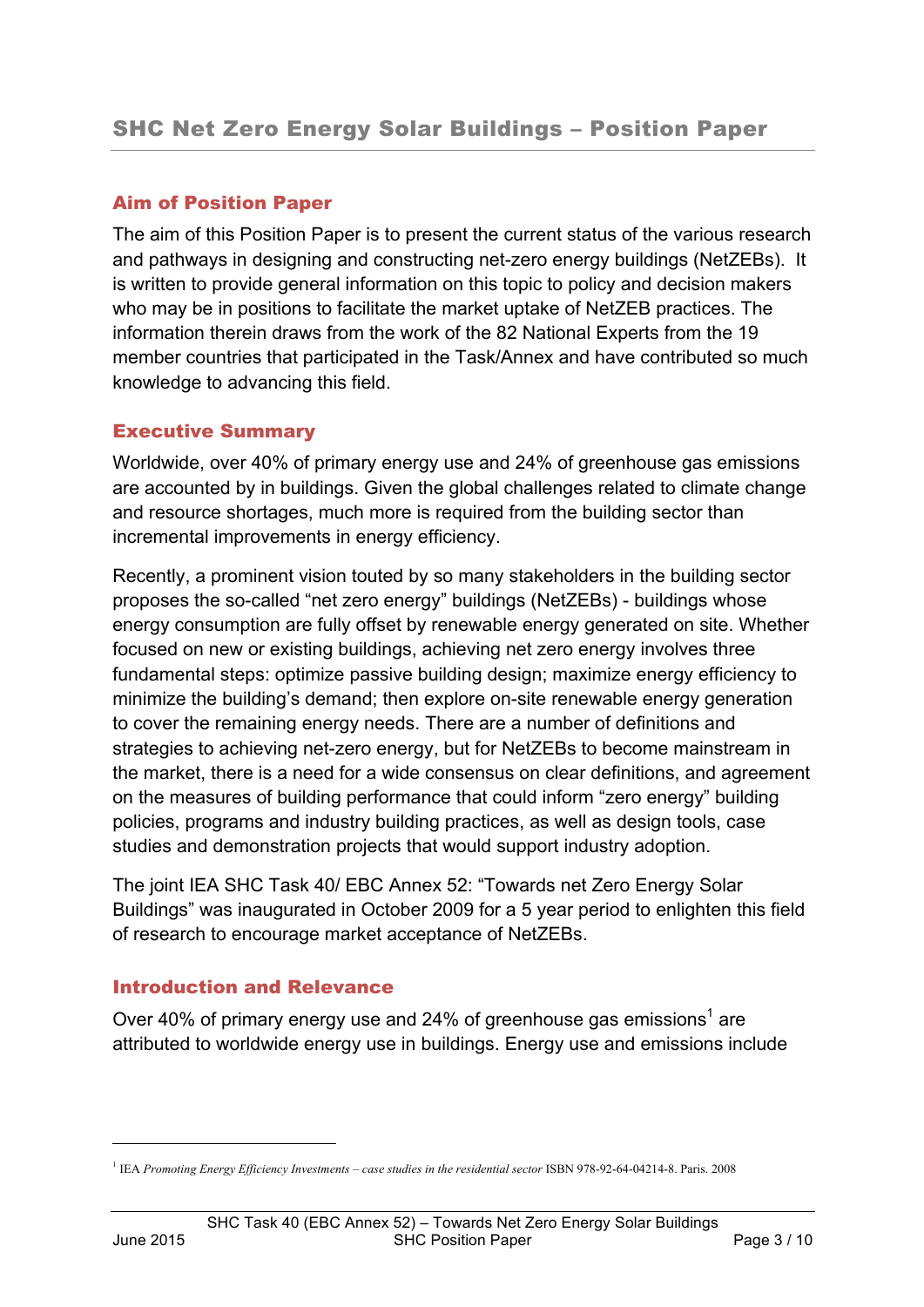both direct, on-site use of fossil fuels as well as indirect use from electricity<sup>2</sup>, district heating/cooling systems and embodied energy in construction materials.

Given the global challenges related to climate change and resource shortages, much more is required from the building sector than incremental improvements in energy efficiency. Recently, a prominent vision touted by so many stakeholders in the building sector proposes so-called "net zero energy" buildings (NetZEBs)<sup>3</sup>. Although this term had to encompass several meanings that are poorly understood, several IEA countries have adopted this vision as a long-term goal of their building energy policies<sup>4</sup>. However, to mainstream market adoption of NetZEBs, what is needed is a wide consensus on clear definitions and agreement on the measures of building performance that could inform "zero energy" building policies, programs and industry building practices, as well as design tools, case studies and demonstrations that would support industry adoption.

*What is known about achieving "zero" in buildings?* The first strategy is to reduce energy demand through suitable architectural design and improved building envelopes. Measures for achieving this depend on climate and building type and include insulation, improved glazing and daylighting, airtight building envelopes and natural ventilation as well as active or passive shading for control of solar gains. Improving the efficiency of energy systems and services through better heating, cooling and ventilation systems, controls and lighting is the corresponding strategy for efficient use of the energy supplied. The so-called "Passive House" reflects these concepts for cold and moderate climates. However, to reach "zero" use of fossil fuels or zero-carbon emissions require intensive utilization of renewable energy concepts including solar heating, solar cooling, solar PV, biofuels or other clean energy generation sources.

*The "net zero" option:* Zero energy buildings (ZEBs) are not a new concept. An area of focus has been autonomous building energy options. With existing technology, this "off-grid" approach has been and still is a technical, economic and ecological challenge for most applications<sup>5</sup>. For example, seasonal and daily variations of demand and supply, at most locations worldwide, result in costly over-sizing of energy supply systems. As well, autonomous buildings require expensive thermal storage systems that can embody large amounts of energy relative to the small energy stored and efficient, long-term electrical storage is still not solved. Furthermore, most of these so-called ZEBs do require some "imported" energy for backup and high power density loads, such as cooking.

l

 $<sup>2</sup>$  Note: In most countries, indirect emissions are not counted as emissions from the building sector but from the industry (power plants). This</sup> means the environmental footprint of building related energy use is often underestimated.

 $3$  Another ambitious approach was formulated with the 2000-W-Society and the resulting energy demand limits for buildings: Zimmermann, M*., Althaus, H.-J., Haas, A.: Benchmarks for sustainable construction – A contribution to develop a standard*, Energy and Buildings, 37, 2005.

<sup>4</sup> CA, DE, UK, USA, NL, NZ

<sup>5</sup> Goetzberger, A., et. al., *The Self-Sufficient Solar House Freiburg*, Advances in Solar Energy, vol. 9, p.1-70, 1994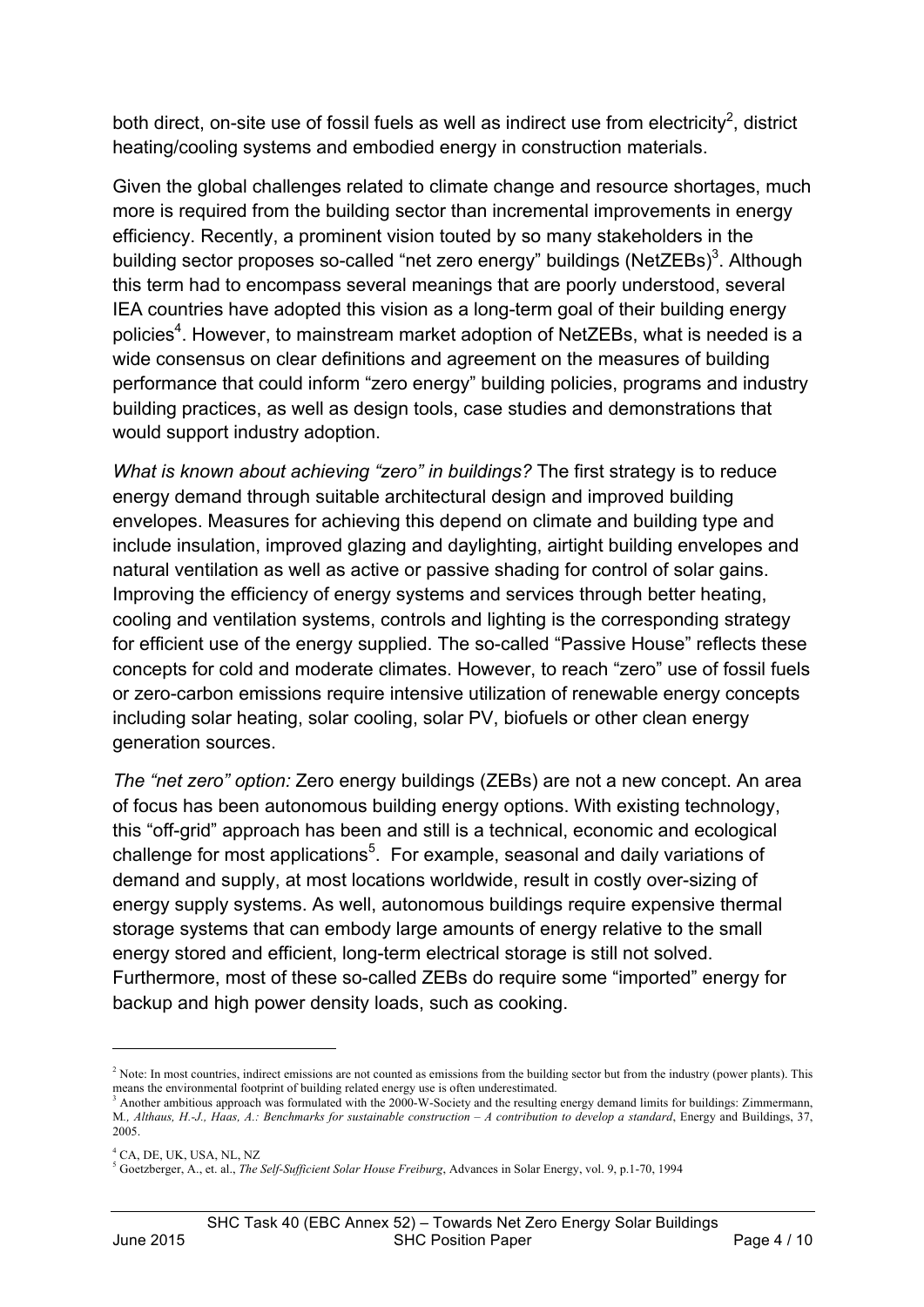Addressing the limitations of autonomous buildings, while still achieving "zero", leads to utility-connected solutions that optimize energy generation, distribution and storage. This "net zero" approach (for new and existing building retrofits) still incorporates on-site renewable energy but the focus is on achieving an annual balance of energy supply and demand economically through interactions with electricity grids and other utilities such as community energy systems. To minimize impacts to grids by reducing the mismatch of supply and demand, the NetZEB approach requires a very high level of energy-efficiency, smart controls, load management and on-site solar energy utilization.

## Status of the Technology/Industry

The convergence of the need for innovation and requirements for drastic reductions in energy use and greenhouse gas emissions in the buildings sector is transforming the way buildings and their energy systems are conceived and built. Since the early 1990s the idea of net-zero energy buildings has been gaining widespread acceptance as a technically feasible long-term goal for the buildings sector becoming part of the energy policies of several countries.

The recast of the of the EU Directive on Energy Performance of Buildings (EPBD), set the framework and boundaries for new buildings to achieve "nearly zero energy" targets by the end of 2020. For the Building Technologies Program of the US Department of Energy, the strategic goal is to achieve "marketable zero energy homes in 2020 and commercial zero energy buildings in 2025". On a state level, California has committed to making all new commercial buildings and 50% of existing commercial buildings net-zero by 2030. While case studies have clearly shown that net-zero energy buildings could be created using existing technologies and practices, most experts agree that a broad scale shift towards net-zero energy buildings will require clear policy frameworks and significant adjustments to prevailing market structures.

To date the basic definitions, boundary conditions, measurement metrics and other components of a robust net-zero energy regulatory framework are deficient or missing in most countries. The work of the Task/Annex suggests that an appropriate framework for driving NetZEBs is elaborated in the graph below (Contributions from Subtask A led by K. Voss)):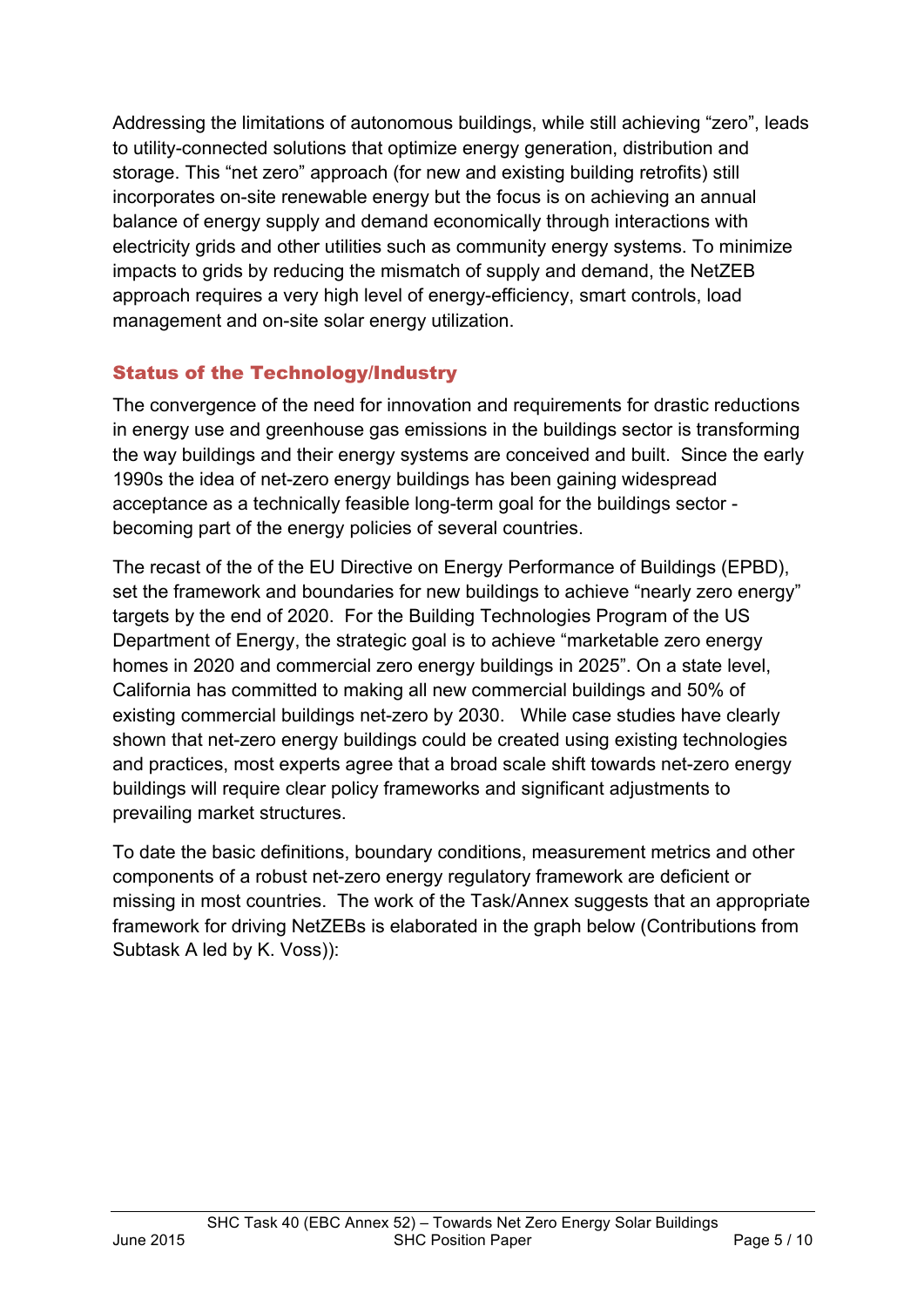

However, despite the emphasis on the goals, the definitions remain in most cases generic, but the basic steps to achieving net-zero targets are clear: *make the building as energy-efficient as possible through integrated design and energy-saving technologies, add renewable energy on-site and ensure optimal building performance over time.* Policymakers who wish to support the broad diffusion of net and near zero energy building's will need to determine what kind of regulatory framework is most appropriate for their jurisdictions.

## Potential

The world economy is becoming increasingly obstructed by energy cost, energy availability, and energy-related environmental regulations. Many countries are looking to shore up their energy supply structure and identify measures to address energy demand issues. On a global scale, buildings (both residential and commercial) account for 35% to 40% of total final energy consumption. With the continued challenge of climate change, more countries are implementing measures that will reduce energy consumption and GHG emissions. The global acceptance of green-build and the increasing deployment of energy efficiency retrofits for commercial and public buildings provides an important pathway for increasing energy security, reducing – or even decreasing – energy demand, reducing GHG emissions, and reducing demand for new energy production and distribution facilities. Energy efficiency retrofits can also be used by commercial building owners and tenants to support greening and green marketing efforts $6$ .

Around the world, green building is accelerating as it becomes viewed as a long-term business opportunity. Fifty-one percent of the architects, engineers, contractors, owners and consultants anticipate that more than 60% of their work will be green by

Navigant Research, Energy retrofits for Commercial and Public Buildings, press release: https://www.navigantresearch.com/research/energy-efficiency-retrofits-for-commercial-and-public-buildings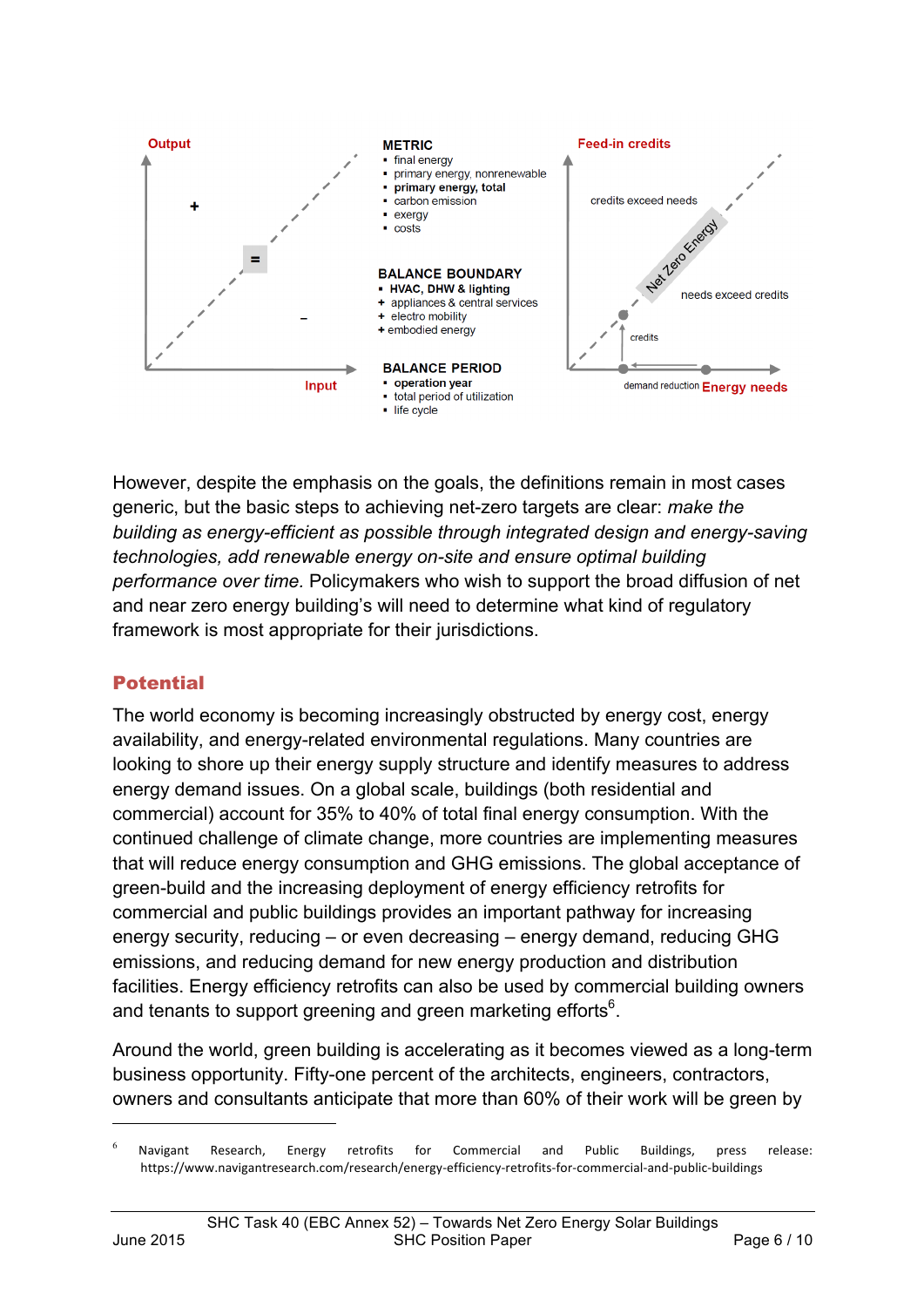2015, up from 28% of firms in 2012<sup>7</sup>. And the growth of green is not limited to one geographic region or economic state - it is spreading throughout the global construction marketplace.

The goal of net-zero may have been once considered an unattainable, far-reaching and expensive proposition, only available to the most technically advanced projects, but now it is within the realm of possibility $\delta$  for the new-build and retrofit markets. The process of achieving net zero energy for an existing building is somewhat similar to that of deep energy retrofits, but with additional considerations: adopting a wholebuilding analysis process that delivers much larger energy cost savings – sometimes more than 50 percent reductions<sup>9</sup>. Navigant Research forecasts that global revenue for energy efficiency commercial building retrofits will grow from \$68.2 billion in 2014 to \$127.5 billion in 2023.

Net-zero energy has been achieved in a number of new and, while more challenging, existing buildings. The main differences for achieving net zero energy for existing buildings are that orientation, site configuration and systems are 'predetermined and for the most part fixed<sup> $10$ </sup>. Nonetheless, the overwhelming consensus about achieving net-zero energy is most likely to be feasible in:

- Low energy Single family homes (new and retrofitted) with appropriately roof orientation and low energy demands;
- Sub-tropical and moderate climate zones, where the use of natural convection and shading strategies could offset most of the building's energy load;
- Low-rise buildings (residential and office) (one- to three-story). It becomes more difficult to achieve the net-zero energy target in buildings with more than three floors due to limited roof area and the use of elevators<sup>11</sup>; and
- Buildings with low plug process loads.

## Current Barriers

A key requirement of NetZEBs is the need for rigorous design and operation of a building as an integrated energy system that must have good indoor environment suited to its function. If NetZEBs are to become standard building practice, then the design practice needs to change from the traditional linear process to an integrated design approach, bringing together the architects, structural, electrical and mechanical engineers, general contractors and other stakeholders to bear down on

 $^7$  McGraw Hill Construction, World Green Building Trends: Business Benefits Driving New and Retrofit Market Opportunities in 60 countries, SmartMarket Report, 2013.

 $8$  C. Carmicahel, K. Managan, Reinventing Existing Buildings: Eight Steps to Net Zero Energy, Rocky Mountain Institute, Johnson Controls, May 2013. 

 $9$  Ibid.

 $10$  Ibid.

 $11$  C. Carmicahel, K. Managan, Reinventing Existing Buildings: Eight Steps to Net Zero Energy, Rocky Mountain Institute, Johnson Controls, May 2013.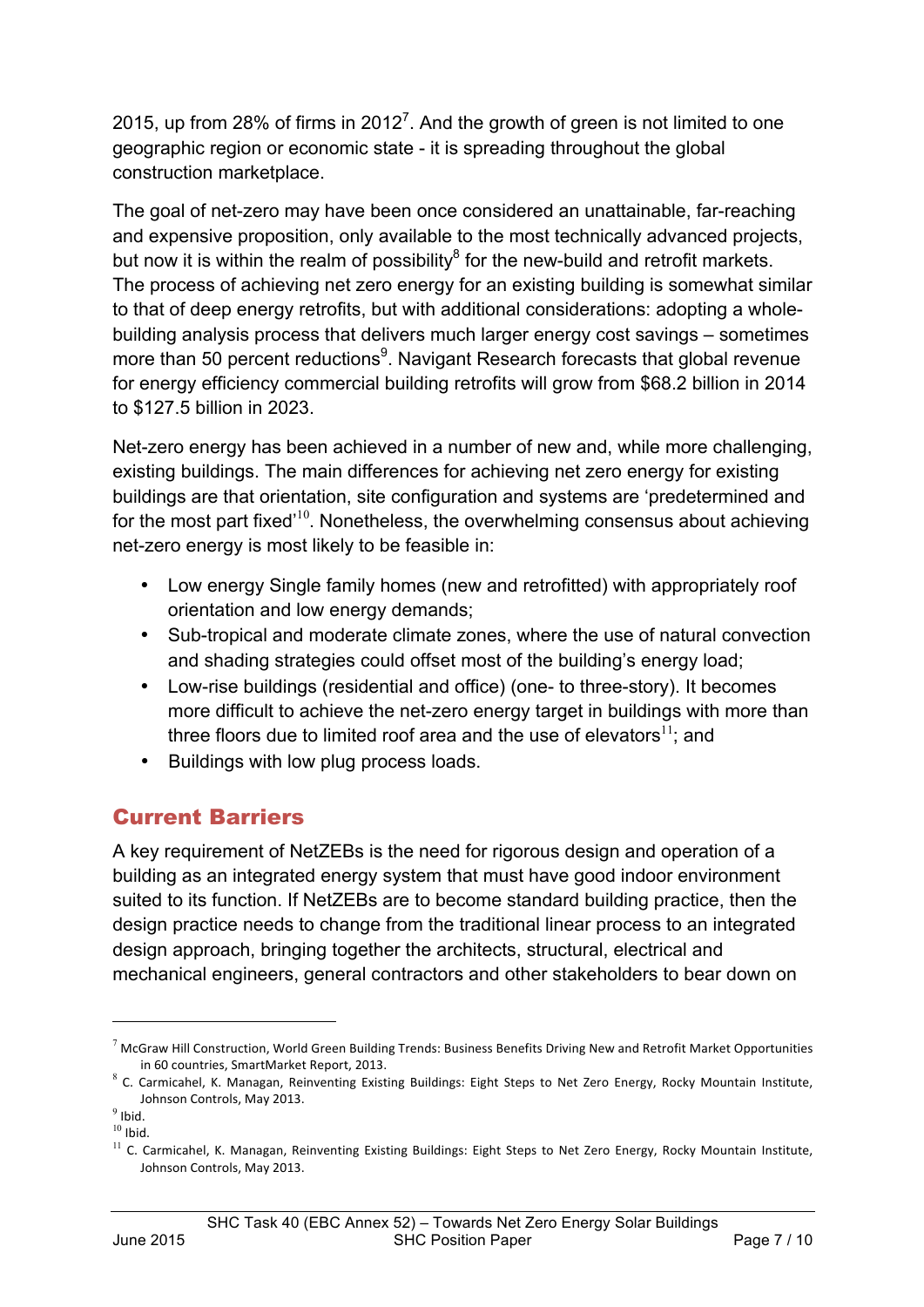the design process. The design of smart NetZEBs requires the following three key approaches $12$ :

- 1. An integrated approach to energy efficiency and passive design.
- 2. An integrated approach to building design and operation. Optimized NetZEBs need to be designed based on anticipated operation so as to have a largely predictable and manageable impact on the grid;
- 3. A building design optimizes for solar harvesting. The concept of solar optimization requires optimal design of building form with equatorial facing façades and roofs for conversion to solar electricity, useful heat and daylight."

The key challenges/barriers for NetZEBs to overcome are summarized in the table below (contributions from A. Athienitis, Subtask B Co-Leader) for each of the five major building subsystems, where the current situation is contrasted with the expected characteristics of NetZEBs.

| <b>BUILDING SYSTEM DESIGN &amp;</b><br><b>OPERATION</b> | <b>CURRENT BUILDINGS</b>                                           | <b>SMART NetZEBs</b>                                                                                                                              |
|---------------------------------------------------------|--------------------------------------------------------------------|---------------------------------------------------------------------------------------------------------------------------------------------------|
| <b>Building fabric/envelope</b>                         | Passive, not designed as an<br>energy system                       | Optimized for passive design<br>and integration of active solar<br>systems                                                                        |
| Heating, ventilation and air<br>conditioning (HVAC)     | Large oversized systems                                            | Small HVAC systems optimally<br>controlled, integrated with solar<br>systems, combined heat and<br>power, seasonal storage and<br>district energy |
| Solar systems/renewable<br>generation                   | No systematic integration - an<br>afterthought                     | Fully integrated: daylighting,<br>solar thermal, photovoltaics,<br>hybrid solar, geothermal<br>systems, biofuels linked with<br>smart micro grids |
| Building automation systems                             | <b>Building automation systems</b><br>not used effectively         | Predictive building controls to<br>optimize comfort and energy<br>performance; online demand<br>prediction / peak demand<br>reductions            |
| Design and operation                                    | Design and operation of<br>buildings typically considered<br>apart | Design and operation of<br>buildings fully integrated and<br>optimized together subject to<br>satisfying comfort                                  |

<sup>&</sup>lt;sup>12</sup> A. Athientis and W. Obrien (eds.), 2015, Modeling, Design and Optimisation of Net-Zero Energy Buildings, Ernst & Sohn, Berlin, Germany.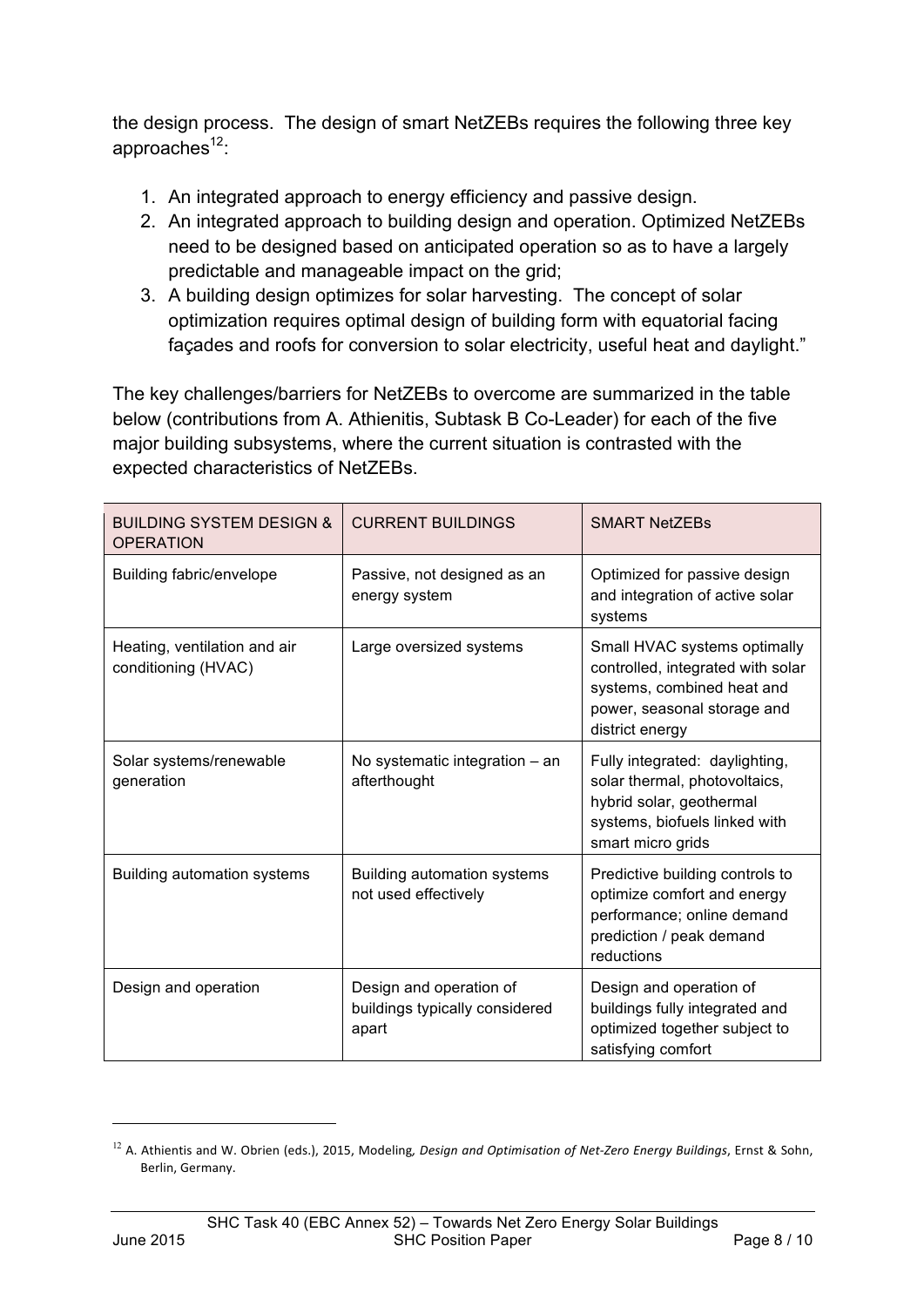## Actions Needed

Net zero energy describes buildings whose energy consumption is fully offset by renewable energy generated on site. Whether focused on new or existing buildings, achieving net zero energy involves three fundamental steps: optimize passive building design; maximize energy efficiency to minimize the building's demand; then explore on-site renewable energy generation to cover the remaining energy needs.

The responsibility for achieving NetZEBs requires considerable challenges for all sectors of the building community. To make Net ZEBs a reality, designers will need the tools to design and apply better integrated equipment, manufacturers will need to produce high efficiency equipment and develop the know-how to integrate them into buildings, and both will have to carefully monitor occupants; needs and provide comfortable living conditions $^{13}$ .

The industry needs to: 1) develop pathways to fully integrate equipment and renewable energy technologies to optimize their value the building; 2) deploy ultrahigh efficiency equipment and systems that minimize energy use in all seasons; 3) develop more refined tools for architects, engineers and manufacturing companies for properly sizing and selecting appropriate HVAC equipment in NetZEBs; 4) enhance building automation systems and controls to achieve better comfort control with less energy; 5) improve building design and selection of low-emitting materials and furnishings along with advanced air filtration and treatment technologies to allow for better control of indoor air quality; 6) set standards for measuring the performance of integrated systems within the building; and 7) train employees in new construction techniques and quality control procedures<sup>14</sup>.

A number of market-oriented initiatives should be pursued to encourage adoption of NetZEB technology and also to support NetZEB marketing activities. The four main priorities include: 1) building certification (plaque, label or certificate that could be displayed prominently in the building) that could serve to inspire building owners and designers; 2) accreditation of professionals; 3) virtual dashboards that highlight energy flows and consumption of a given NetZEB; and 4) available information (publications, handbooks, guidelines, other) to motivate NetZEB practitioners.

Finally, the research community should galvanize its efforts in building envelopes including the integration and optimization of renewable energy technologies, mechanical equipment, lighting services, water and space heating and all related controls in support of market uptake of NetZEB projects.

l

 $^{13}$  ASHRAE Vision 2020: Producing Net Zero Energy Buildings, A Report from the American Society of Heating, Refrigeration and Air-Conditioning Engineers, January 2008.

 $14$  Ibid